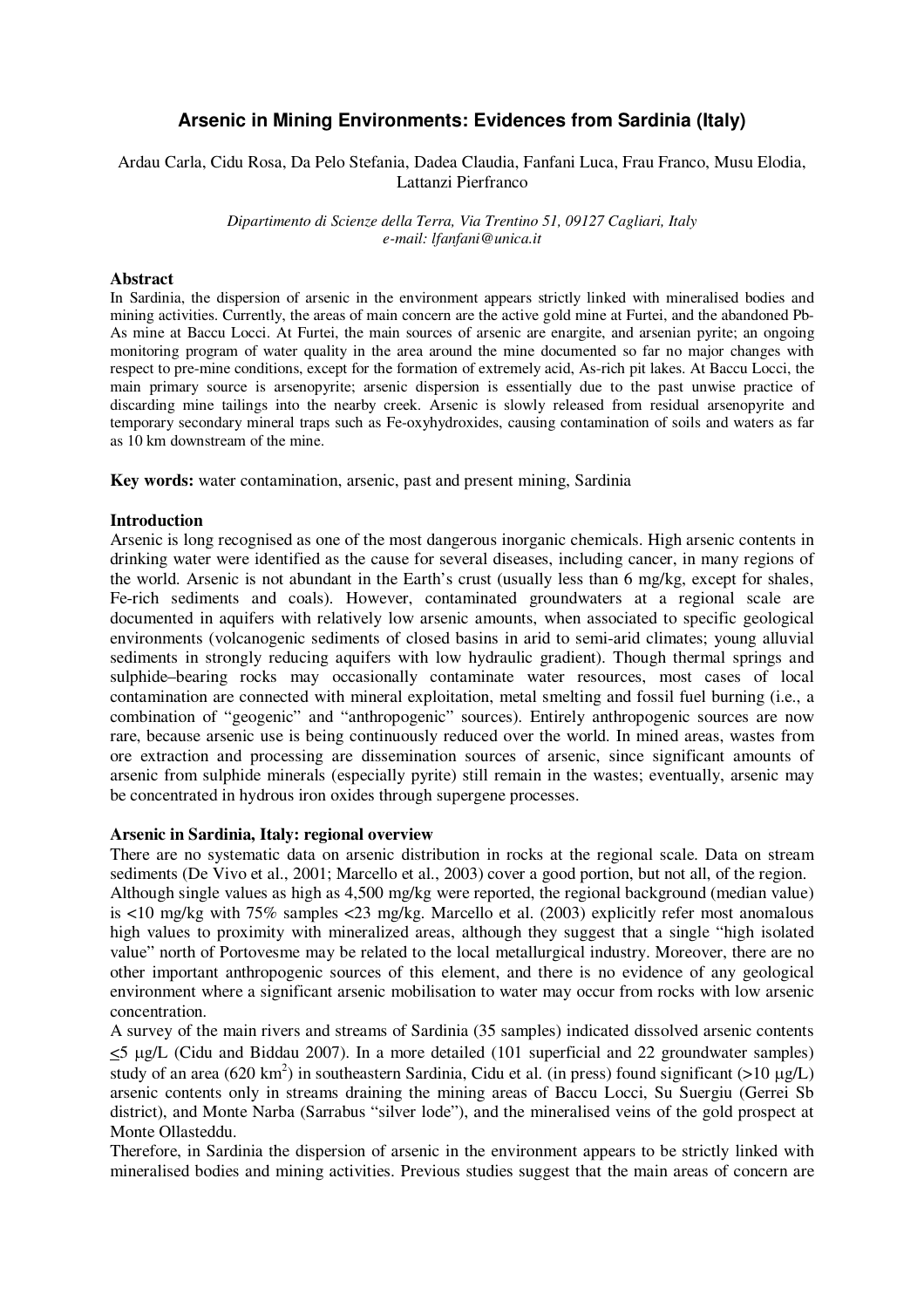the gold deposit of Furtei, and the abandoned Pb-As mine of Baccu Locci (see below). Importantly, in the two large historical Pb-Zn-Ag districts of Montevecchio-Ingurtosu and Iglesiente, the As dispersion is modest, and confined to specific point sources (Cidu and Fanfani, 2002; Cidu et al. 2007). Localisations of the main areas concerned by arsenic anomalies are reported in Figure 1.

*Figure 1 Simplified geological sketch map of Sardinia with localization of the main areas affected by arsenic anomalies. 1 Undifferentiated sedimentary and volcanic rocks (Mesozoic to Quaternary); 2 Tertiary calc-alkaline volcanic rocks; 3 Hercynian granitoid rocks; 4 Palaeozoic metamorphic basement; A Industrial site; B Mining and mineralized areas.* 



# **Impacted areas**

# *Furtei.*

The Furtei gold deposit, a high sulphidation epithermal precious metal deposit, was discovered at the end of the1980s, and has been exploited since 1997. The deposit is hosted by a Tertiary volcanosedimentary complex. Wall rock alteration comprises propylitic, argillic, and silica-rich facies, whereas in the orebodies the primary (hypogene) minerals are mainly pyrite and enargite/luzonite, with minor amounts of other sulphides. An oxidized cap, mostly consisting of iron oxyhydroxides, clays, and gypsum, with iron sulphates and scorodite, covered the sulphide bodies. The cyclic formation of secondary minerals (mostly cuprian iron sulphates) is observed today during dry periods. Exploitation was preceded and accompanied by studies on the potential environmental impact, including a baseline study of waters in the area prior to exploitation, their systematic monitoring from 1997 to 2004, and mineralogical and geochemical characterization on environmentally relevant solid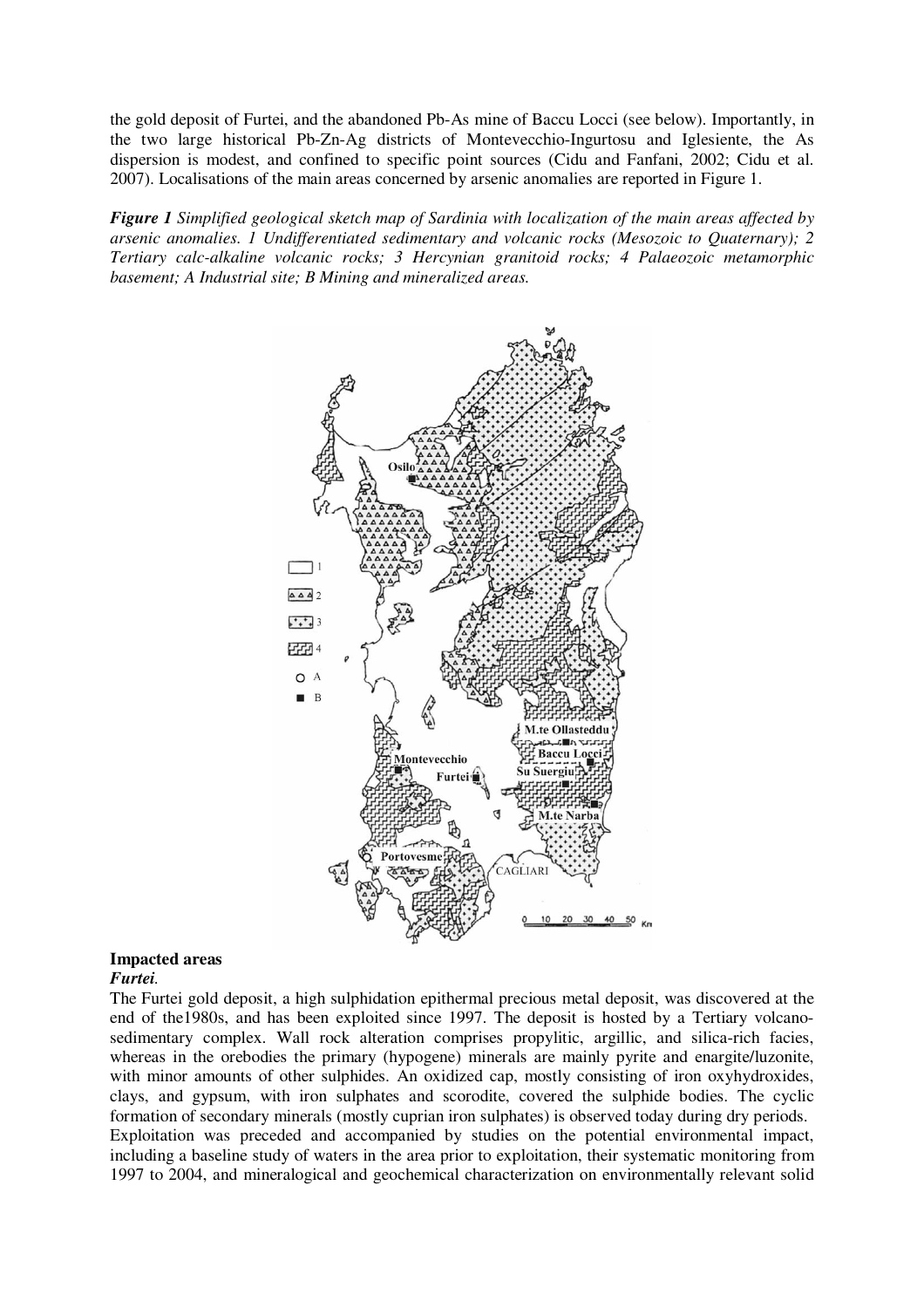materials, such as tailings and waste rocks. Though enargite/luzonite are important repositories of arsenic in the primary mineral assemblage, a single analysis of As in pyrite  $\sim$  50 mg/kg, Musu et al. 2007a) suggests that this mineral may be another major arsenic source. Surface waters in the area show generally low content of arsenic  $(\leq 5 \mu g/L)$ . When draining the mineralised bodies, waters reach extreme conditions of acidity  $(pH \sim 2-4)$ , and become metal-rich (total dissolved Al+Fe+Mn+Zn+Cu+As+Ni+Co up to  $\sim 4$  g/L); pit lakes and seepages from waste rock dumps show arsenic content up to 5 mg/L. Significant arsenic contents (up to 300 µg/L) have been recorded in water from boreholes. Arsenic in surface waters is apparently less mobile than copper (most Cu/As ratios in waters are much higher than required by enargite stoichiometry and arsenian pyrite analysis). The main explanation for this phenomenon is that secondary minerals hosting copper are very soluble, whereas arsenic release is slowed down by retention in comparatively more stable phases, such as Fe oxyhydroxides and/or scorodite. Groundwaters show lower Cu/As ratios. The trend observed at Furtei is common to waters draining other high sulphidation deposits, suggesting that it may represent a general rule for this class of deposits. Up to now, no major change in water chemistry with respect to pre-mine conditions was recorded by the ongoing monitoring program in the area around the Furtei mine. However, the occurrence of extreme acid waters with high metal contents stored in pit lakes, and seepages percolating out of waste rock dumps in rainy periods, have to be considered by the mining company for correct environmental management.

## *Baccu Locci*

The deposit of Baccu Locci is hosted by metasedimentary Paleozoic rocks. It is characterized by a complex mineral assemblage, where galena and arsenopyrite in about equal amounts represent the main ore minerals (see references in Conti et al., 1998).

The deposit was exploited for about a century (1873–1965) for Pb and As, and produced a visible environmental impact within the hydrological catchment draining the mine. Nevertheless, only in the last decade environmental studies aimed to establish the level of contamination in the area were conducted (Fanfani & Pilia, 2007; Frau et al., 2008; and references therein). These studies pointed out a diffuse, severe arsenic contamination affecting surface and ground waters, stream sediments and soils. Only recently a first management plan for risk mitigation in the whole area is in preparation.

The main sources of As contamination are represented by the waste-rock dumps (containing As up to 95 g/kg in the <2 mm fraction) along the banks of several streamlets draining the mining area, and by the flotation tailings (As up to 24  $g/kg$ ) discharged into the main water course of the area. Stream sediments contain up to  $\sim 0.5$  g/kg As. In such waste materials arsenic, though present in residual arsenopyrite, and in its secondary products, such as scorodite and As-bearing ferrihydrite (Frau & Ardau 2004; Frau et al. 2005), is significantly released to surface waters only by desorption from Asbearing ferrihydrite (Frau & Ardau 2004). As a consequence, As concentration tends to gradually increase along the stream course (up to ~900 µg/L) as far as the coastal plain of Quirra, about ten kilometres away from the mining area. Groundwaters in the coastal plain show concentrations up to  $\sim$ 850 µg/L, due to interaction of water with overflooded contaminated sediments (As up to 1.3 g/kg; Fanfani & Pilia, 2007). Temporary arsenic mitigation processes occur in the area downstream the mine (As adsorption onto hydrous ferric oxides, and/or removal by scorodite and/or "anionic clays" such as woodwardite/glaucocerinite). They are however reversible, and do not ensure any long-time mitigation. Currently, As in soils and waters represents a serious health hazard, especially in the cultivated coastal plain.

Indeed, several studies (see references in Falchi, 2005) document that in the area a contamination of some vegetal species, both cultivated and wild, is associated with high amounts of arsenic in waters and soils. Specifically, levels of arsenic that may induce chronic diseases in livestock and humans are documented in forage plants (up to 120 mg/kg) and leaf vegetables (up to 13 mg/kg), whereas arsenic levels in fruits, and goat and sheep milk are low  $\langle 10 \text{ g/L} \rangle$  in milk, with a single value of 23 g/L). However, in spite of the modest amounts of arsenic directly ingested with food, long term exposure may represent a significant health risk for humans and livestock.

## *Other areas*

As mentioned above, a certain extent of arsenic dispersion has been documented in connection with other mineralised areas in Sardinia. These include: the epithermal gold prospect at Osilo, where